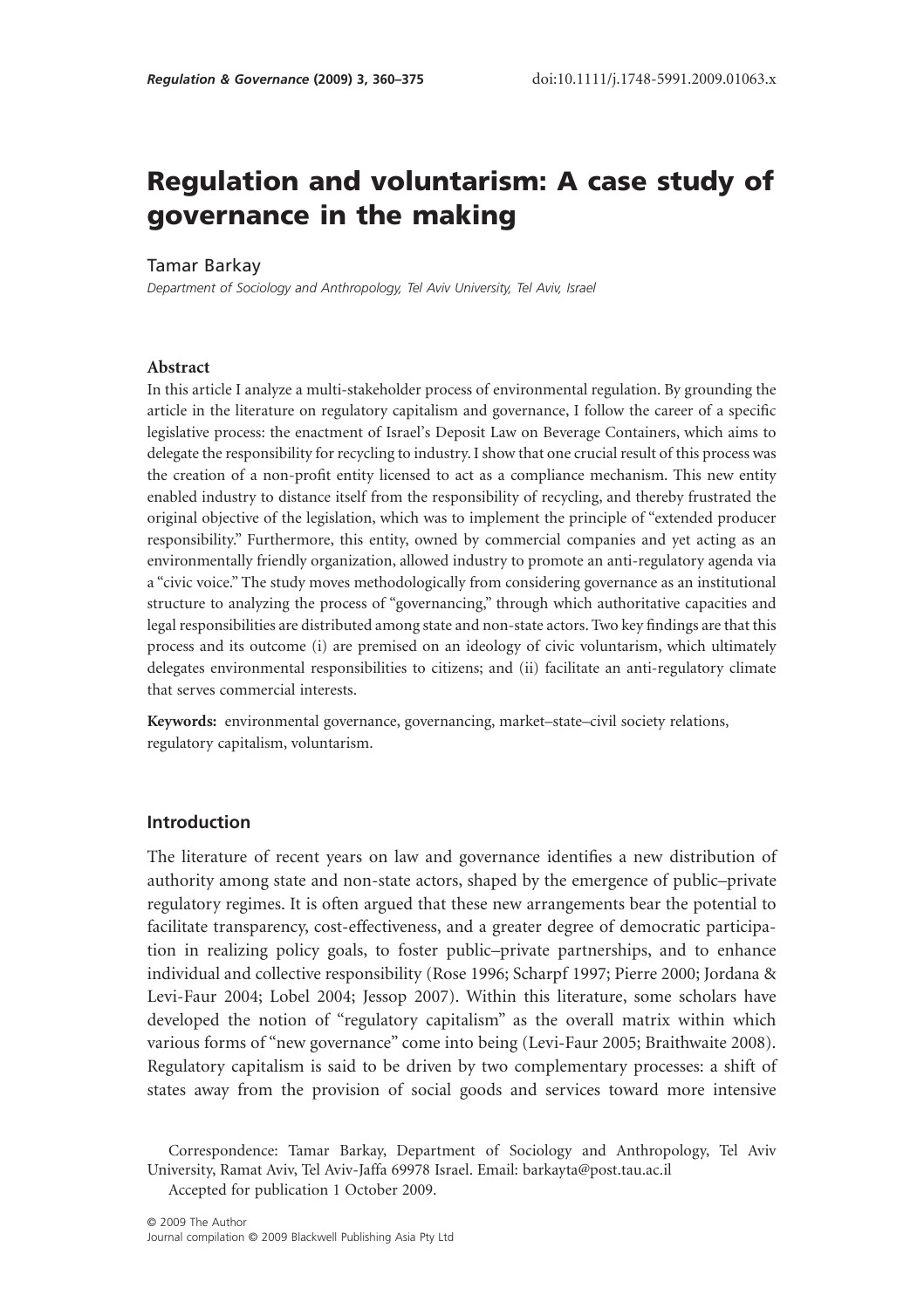regulation, and a proliferation of non-state regulatory instruments and state/non-state regulatory partnerships. In line with this approach, Parker and Nielsen (2009) identify two mutually constitutive governing techniques through which regulatory capitalism is deployed on the ground: first, the decentralization of regulation, that is, a shift from the state as the focal site of regulation toward plural regulatory networks; and second, the "responsibilization" of non-state players (Shamir 2008), that is, delegating responsibility for realizing and implementing public policies from state agencies to non-state entities (both market players and non-profit civil society organizations).

Regulatory capitalism is conceptualized by Parker and Nielsen as a specific institutionalization of the power relations among state, market, and civil society, generated by ongoing processes of decentralization of regulation and responsibilization of non-state actors. Accordingly, in outlining a research agenda, they suggest that the new governance literature now needs empirical analyses of the actual workings of regulatory capitalism. That is, understanding this specific historical institutionalization as well as concrete policy outcomes requires the uncovering of the power relations among state actors and non-state responsibilized actors who take part in various regulatory set-ups. Indeed, by examining the way policy objectives (rules, guidelines, standards, best performance practices, etc.) are perceived, framed, reconstructed, and subsequently deployed by various actors, we may better evaluate the social impact of the new governance regime and the way it shapes contemporary arrangements of authority and social relations.

Grounded in this scholarly literature, the present article analyzes a case study of "governancing." The term "governancing" is preferred here to the more common "governance" to capture the dynamic process of constructing and diffusing schemes of governance. Governancing thus refers to governance-in-action: the process through which non-state actors are responsibilized and in turn constituted as moral, political, and authoritative actors. Accordingly, this article uses a bottom-up analysis of a regulatory framework, whereby authoritative capacities and legal responsibilities are distributed among state and non-state actors to enhance a national policy of environmental sustainability. The article focuses on a specific case study: the origins and career of Israel's Deposit Law on Beverage Containers (hereafter "the Deposit Law").

Hailed by legislators, industry, and environmental groups as a pioneering move in the implementation of a national environmentally friendly policy, the Deposit Law came into effect in 2001 (Reingwertz & Malchi 2004). In principle, the law, guided by the logic of environmental economics, aimed to place an economic value on used beverage containers in order to reduce litter and divert recyclable items from the waste stream. The lengthy and complicated legislative process as well as the prolonged deliberation over how to implement it and comply with its stated objectives involved the participation of public officials, legislators, commercial players, environmental activists, and many professional experts. As I show below, this multiplayer deliberation and negotiation process led to the birth of a new stakeholder: a non-profit corporation, to be owned by industry and sanctioned by the law, which would assume responsibility for the operational and financial aspects of recycling.

The case of the Deposit Law and its implementation offers an opportunity to consider the social implications of governancing, and to critically reflect upon the relationship between business interests and civic virtues and between public policy and individual responsibility. I show that the creation of the recycling corporation allowed industry to distance itself from direct responsibility for the harms and hazards of untreated waste. In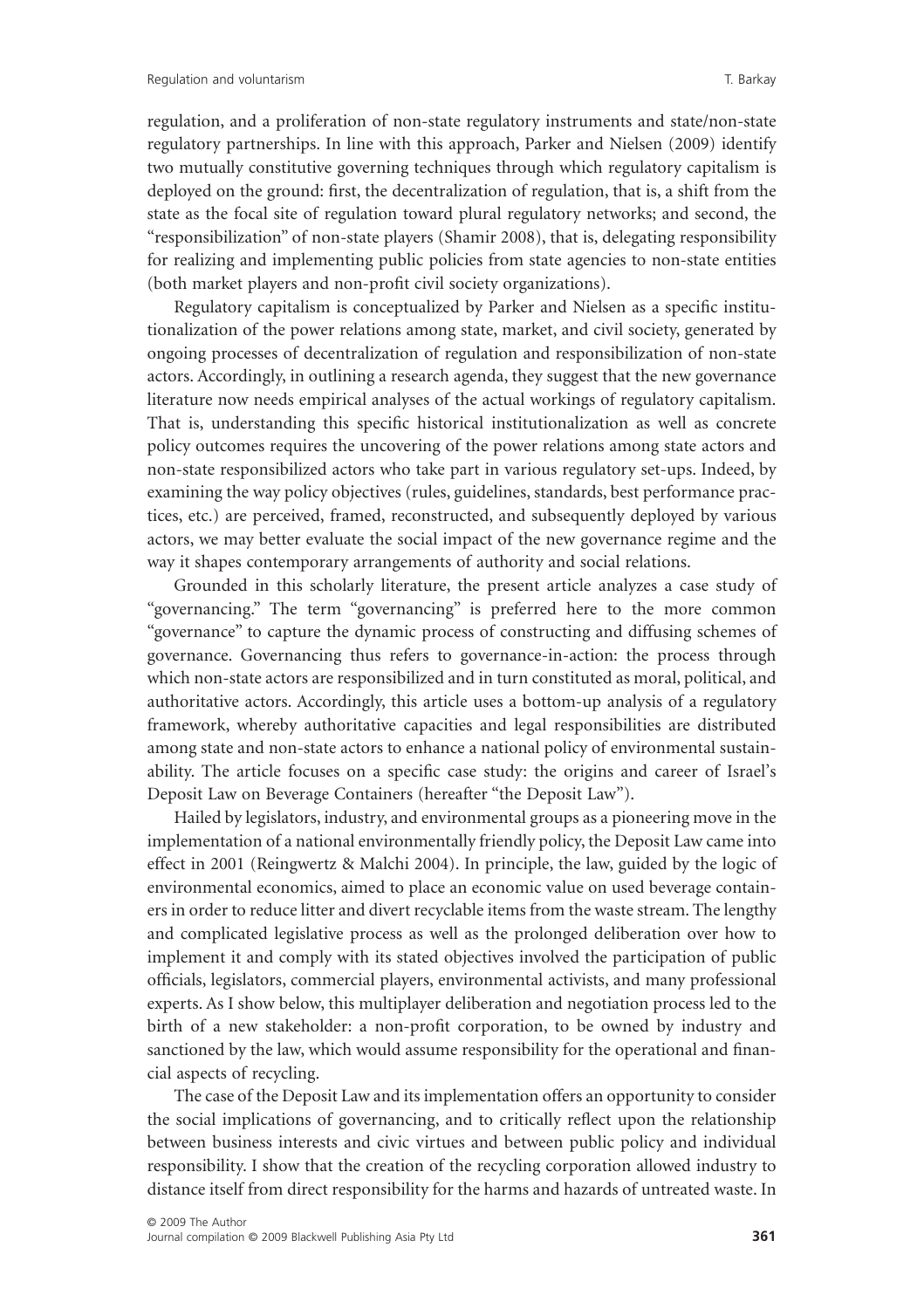this sense, the creation of the recycling corporation undermined the original purpose of the law, which was to delegate the responsibility for the costs for collection, recycling, and final disposal of used beverage containers to industry. Furthermore, the industry – through various symbolic means and gestures – depicted the recycling corporation as a "civil society organization" which, beyond its compliance with the law, engaged in disseminating an ideology of civic voluntarism. In turn, the recycling corporation, in its constructed role as a civic organization, further delegated environmental responsibility to individual citizens. One of the consequences of this responsibilization process was that the recycling corporation and its sponsors in industry began to emphasize the benefits of voluntary compliance rather than pursue the legally sanctioned requirements of the law. That is, an entity invested with authority to implement the law had been reframed by industry as one engaged in "voluntary compliance," thereby also serving as proof that no further regulation was required. All in all, the analysis shows that the new regulatory regime does not live up to expectations and that commercial players may utilize civic voluntarism as an anti-regulatory instrument.

The first part of the article traces the logic and origins of the Deposit Law, identifying the actors and their various positions with respect to the regulatory regime that would have ensured effective recycling. The second part analyzes the process of implementation, specifically focusing on the activities of the recycling corporation. I distinguish between the activities of the recycling corporation within the parameters of the law ("direct compliance") and its activities beyond the parameters of the law (self-constructed "beyond compliance"). In the final part of the article I discuss the implications of the findings in terms of the theoretical framework outlined above.

# **The deposit law: Logic and origins**

The Deposit Law – under which consumers pay a small deposit (approximately seven US cents) per beverage container, to be reimbursed upon the return of the used container – was drafted in the light of deposit legislation in Europe and in North America. In particular, the law was based on the principle of "extended producer responsibility," which was designed to remedy a situation in which the costs of pollution, resource and energy consumption, and disposal (i.e. externalities) were subsidized by governments and therefore were not reflected in the production costs (Lifset 1993). Thus "extended producer responsibility" implies the internalization of externalities; that is, the shifting of the costs of the externalities from governments and taxpayers to producers. Along these lines, the Deposit Law was originally designed to place financial responsibility on beverage producers, who were accordingly expected to cover the costs of collection, recycling, and final disposal of used beverage containers (Reingwertz 2007).

The legislative process took seven years to complete and involved the active participation of multiple actors, such as members of parliament, beverage producers, retailers, recycling corporations, environmental non-government organizations (NGOs), and consumer groups. Generally speaking, the various actors included both proponents and opponents of the law. Both groups lobbied for their institutionalized interests through members of parliament and members of the parliamentary Economic Affairs Committee, $<sup>1</sup>$  and both leaned heavily on the media to launch public relations campaigns. A key</sup> move in the legislative process was the initiative of Soda-Club Group (an Israeli manu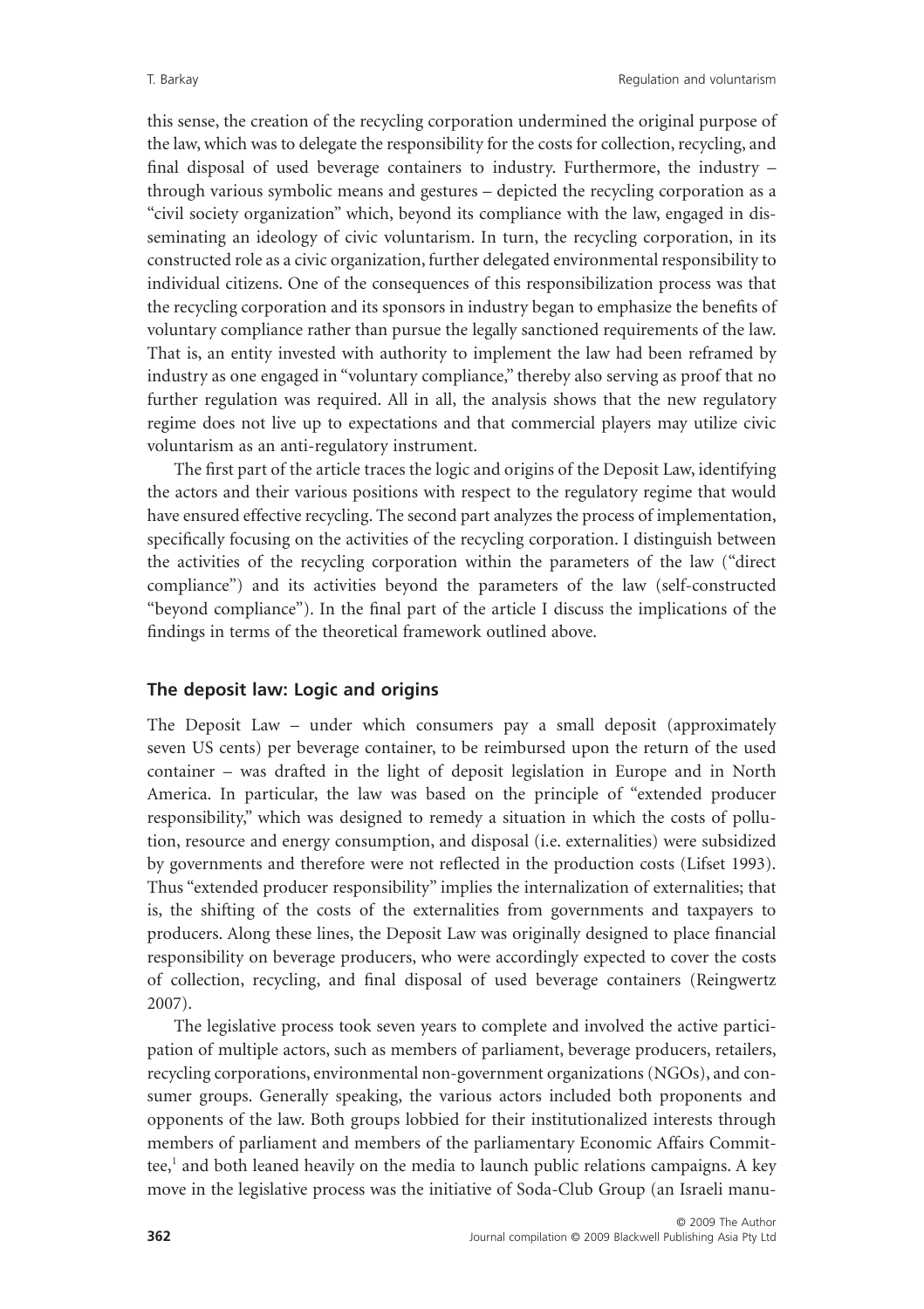facturer of home beverage carbonation systems) to cooperate with five leading environmental NGOs and to jointly establish the Forum for the Deposit Law.<sup>2</sup>

The Forum for the Deposit Law (hereafter "the forum") acted as a lobby group, emphasizing both the environmental significance of the deposit bill and its economic efficiency, and focused on three main objectives (interview with D. Firer, Deputy Executive Director of Soda-Club Group, 7 May 2006): recruiting MPs to support the legislation, drawing public attention to the issue of recycling, and applying direct pressure on beverage producers to withdraw their objection to the law.3 In this sense, the involvement of a market player such as Soda-Club was indeed crucial as it enabled the forum to manage a costly campaign, including the hiring of environmental consultants, professional lobbyists, and a public relations (PR) firm soliciting reports, large-scale waste management surveys, and other relevant materials.

#### **The actors**

## **Before the enactment**

The main actors who voiced opposition to the law included the Manufacturers Association of Israel (MAI), which represented the interests of the packaging and beverage producers; the Federation of Israeli Chambers of Commerce (FICC), which represented the interests of the retailers; and several MPs.<sup>4</sup> While other opponents of the law tried to shape it to fit their specific interests and concerns,<sup>5</sup> the initial strategy of the MAI was to abolish the initiative altogether. Thus the MAI actively participated in decisionmaking forums promoting alternative mechanisms for the collection and recycling of used beverage containers, arguing that the bill would have costly effects on both the public and the producers (Arie 1998). The MAI also argued that the bill was too narrow; it preferred the establishment of a governmental committee with a mandate to shape an overall national solution for the problem of solid waste management. It asserted that in order for a recycling policy to be successful the government should support the local recycling industry by investing in and developing recycling infrastructures. Of specific interest to this study was the attempt by the MAI to promote the British model of Packaging Waste Legislation, which relied on the "social responsibility" of producers. The British model (DETR 1997, 1998) encouraged non-binding guidelines for industry self-regulation, and specifically relied on meta-regulation requiring actors along the beverage supply chain to report on their performance in the light of specified best targets.<sup>6</sup>

Another core argument of the MAI against the bill was that an already existing and legally mandated Cleanliness Maintenance Fund (managed by the Ministry of Environmental Protection), to which producers were obliged to pay fees on a regular basis, should invest in a national container collection system (interview with A. Rosen, the first CEO of ELA, 9 January 2006). Indeed, a central element in the producers' anti-regulatory strategy had been their persistent promotion of a national recycling system that would have relied on the principle of voluntary waste collection by a "responsibilized" public (interview with Y. Tamir, CEO of Coca-Cola Israel, 3 July 2005; interview with M. Sheizaf, MAI's special parliamentary lobbyist for the Deposit Law, 1 June 2006). In an attempt to prove the feasibility of such a model, producers initiated various ad hoc waste collection projects and reported on their achievements to the Parliamentary Economic Affairs Committee. Furthermore, the MAI expressed its willingness to initiate and finance, together with leading beverage producers, a national campaign for "the cleanliness of the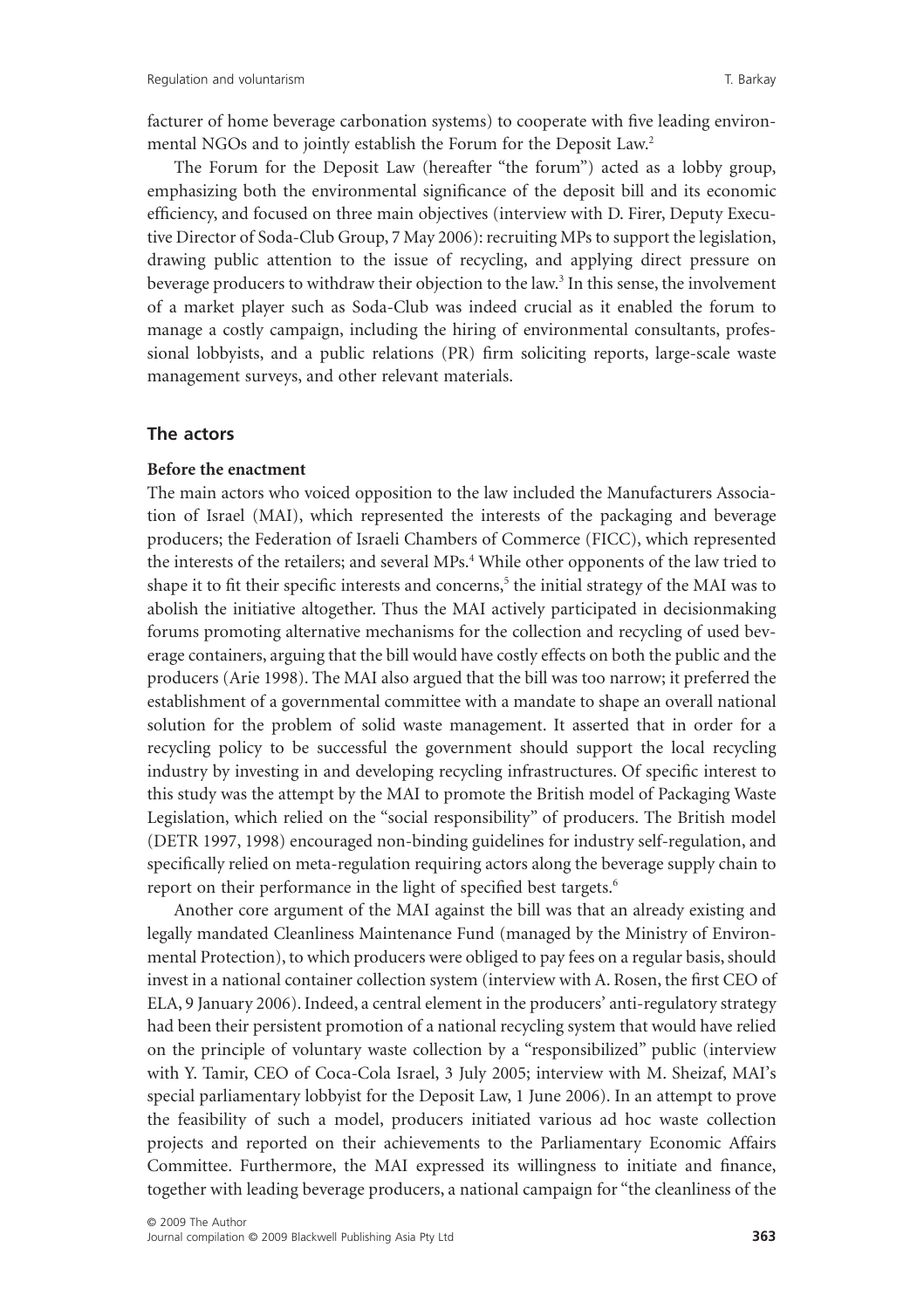public domain," which would have included a statewide deployment of facilities for voluntary package collection, backed by various public consciousness raising campaigns.7

All in all, opponents of the bill activated a strategy of dual response: on the one hand, they lobbied forcefully for the total elimination of the bill or otherwise strove to significantly limit its scope and application. On the other hand, they launched campaigns that were designed to shape public policy along lines of self-regulation, voluntarism, and public responsibility.

In April 1999 the deposit bill was adopted by the Israeli Parliament in second and third readings. While opponents failed to kill the bill, their lobbying yielded two significant amendments to the law: setting the deposit at a very low sum and limiting its applicability to beverage containers larger than 150 mL and smaller than 1.5 L (the latter being the standard size of "family" containers).<sup>8</sup>

## **After the enactment**

Having failed to prevent binding regulation, the beverage producers and their institutional allies changed course and became active participants in drafting the final version of the law and in shaping its mechanism of implementation.<sup>9</sup> The central demand of the MAI was that implementation should follow the Swedish model, stipulating the creation of a new non-profit entity that would be owned by producers and retailers and assume the task of container collection. Proponents of the law, seemingly perceiving the suggestion of the MAI as a signal of willing cooperation, welcomed the idea of establishing such a new entity.10 Accordingly, all parties joined forces at this stage to secure the smooth establishment of a collecting and recycling non-profit corporation.<sup>11</sup> Consequently, the Israeli Deposit Law was amended in 2001 to empower the Minister of Environmental Protection to authorize a non-profit recycling corporation that would be jointly owned by major beverage producers and importers. In the following analysis, I argue that the creation of the new entity served producers' interests by reducing their direct accountability for recycling, thereby undermining the legislators' original intention to implement a working principle of "extended producer responsibility."

## **The recycling corporation: Founding principles**

The idea of a recycling corporation was based on the Swedish deposit model. Indeed, a non-profit recycling corporation existed in Sweden, but its creation had not been mandated by law. The Swedish Act on Recycling of Aluminum Beverage Containers (1982) did not specify a mechanism of implementation and left it to the beverage industry to come up with an adequate collection and recycling system.<sup>12</sup> In order to ensure the fulfillment of their legal responsibility and specifically in order to meet the mandatory recycling targets that were set under the act, the Swedish producers formed a joint recycling company on a non-profit basis. Nonetheless, the establishment of such a company did not alter the producers' accountability for implementing the recycling policy, but left them directly responsible for both operative and financial duties of recycling (Hage  $2007$ ).<sup>13</sup>

Thus, whereas the Swedish recycling company was formed independently by the producers and was never an integral part of the legislation, the Israeli recycling corporation was created by the Deposit Law itself as an independent entity to be regulated directly by the Ministry of Environmental Protection. In this sense, the new version of the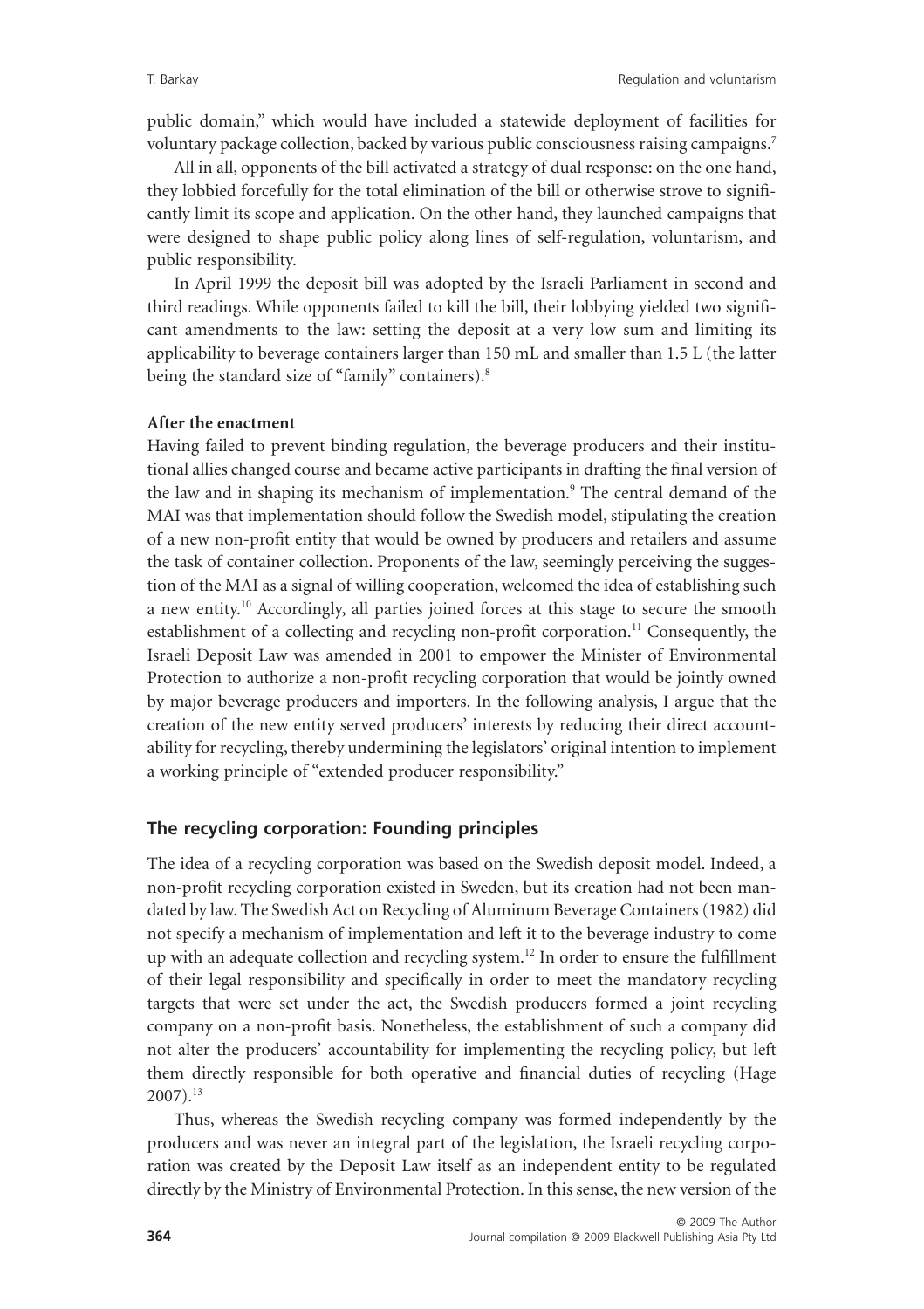Israeli law partially shifted responsibility for implementation and compliance back to the Ministry of Environmental Protection. Furthermore, while according to the Swedish law and to the original Israeli bill mandatory collection rates were part of the legal responsibility of the producers, the new version left the matter of meeting these targets in the hands of the recycling corporation.<sup>14</sup> The amended legislation set incremental annual recovery rates that would reach 85 percent of all beverage containers covered by the law in the fifth year.15 The law stipulated that failure to meet the set annual rate would result in fines paid to The Maintenance of Cleanliness Fund. The practical result of the amendment was that the recycling corporation, rather than the producers, would be held accountable for meeting the recovery rates and for paying potential fines in the case of underperformance. In other words, while the Swedish law treated the producers as directly responsible for meeting collection and recycling standards, the legally mandated creation of the non-profit entity in Israel established a buffer between the producers and the collecting targets. Consequently the original principle of the deposit bill – shifting the operative and financial responsibility for recycling beverage containers from public authorities to private producers – had been violated. The producers, allowed to establish a recycling corporation, were left with the sole legal obligation of collecting deposits and transferring them to the recycling corporation.16 Moreover, instead of the burden of financing the recycling corporation being placed on the shoulders of its owners, the corporation was designed to cover its costs by the difference between the deposits it would receive from the producers and the refunds it would pay to consumers for used containers.17 That is, the financial model of the new corporation was based on the presumption that there would always be a constant difference between the sales of beverage containers and the amount of recovered used containers. In this sense, the producers' strategy was successful not only in outsourcing the law's implementation aspects, but also in distancing the producers from the responsibility for recycling: the costs of externalities were after all to be covered by consumers rather than by producers.<sup>18</sup>

In the next section I turn to the consideration of the actual operational and discursive practices of the recycling corporation.

## **ELA: A non-profit recycling corporation in action**

ELA (the abbreviation of "Collection for the Environment" in Hebrew) – a non-profit recycling corporation responsible for the operational and financial aspects of the Deposit Law – was established in 2001.<sup>19</sup> ELA is owned by the four leading Israeli beverage producers<sup>20</sup> and provides services to some 70 beverage producers and importers. The producers and importers (including ELA's owners) transfer to ELA the deposits they charge on selling light beverages covered by the law. In return, ELA collects used containers and reimburses consumers. At the other end of the supply chain, ELA manages 17 collection centers and some 100 automatic redemption machines available to the general public. In addition, ELA works with some 8,000 registered clients – individuals and institutions that collect large amounts of waste containers on a regular basis. A registered client is entitled to door-to-door collection services and to receive reimbursement directly into a bank account. ELA's client base consists of retailers, collection contractors who operate several "professional" bottle collectors (often homeless and working poor), and institutional clients such as schools, military units, community centers, workplaces, and other public and private organizations. ELA's recycling infrastructure consists of two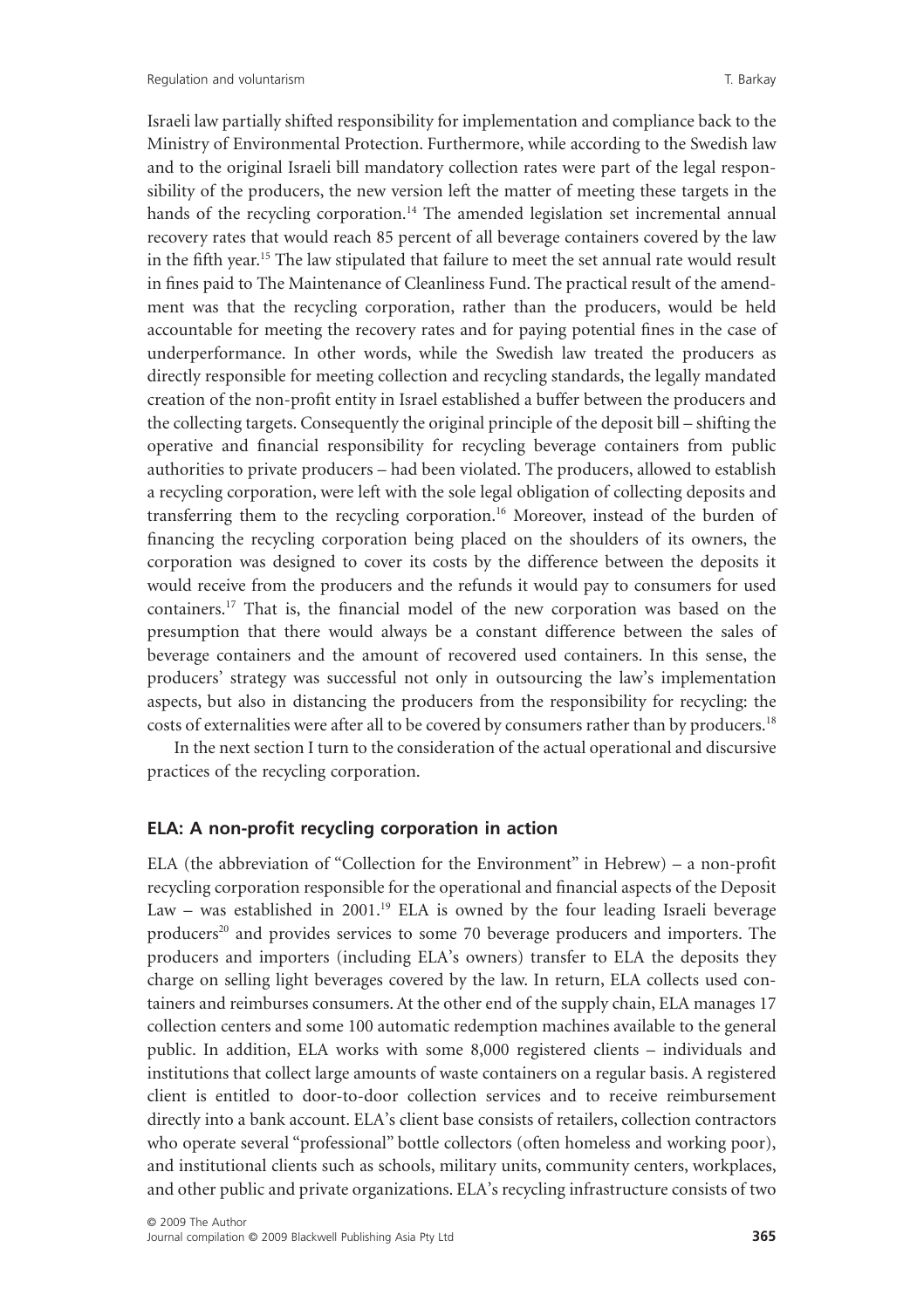processing centers where collected containers are sorted and from which they are transported to recycling factories. ELA has an annual return of more than US\$25 million and provides a living for several thousand people.<sup>21</sup>

As a mechanism of compliance, ELA has been criticized by environmental groups ever since it came into effect, mainly for hampering the successful implementation of the law and for being essentially anti-regulation. In particular, ELA has been criticized for not investing in automatic redemption machines and other facilities that would have created a consumer friendly infrastructure for consumers who wished to return used containers. It is also criticized for its underperformance and for constantly lobbying the Parliamentary Economic Affairs Committee to reduce its annual mandatory recovery rates so as to avoid fines. Lastly, ELA is criticized for campaigning against a new bill that would expand the scope of the law and place direct responsibility for recycling on producers. For its part, ELA actively promotes voluntary modes of container collection and, as part of its campaign against the bill, it also promotes the voluntary collection of containers that the law does not cover.

ELA is being operated as a market-NGO (MaNGO); that is, an NGO that is owned by market actors and works, whether explicitly or not, to associate its corporate owners with voluntary and altruistic attributes of civil society (Shamir 2005, p. 240). Based on this understanding, in what follows I distinguish between two modes through which ELA operates: compliance within the framework of the law ("direct compliance"), and its "beyond compliance" voluntarily initiated practices. In both instances, I trace the process whereby ELA reappears as a "civil society" organization which, beyond its compliance with the law, engages in disseminating an ideology of civic voluntarism.

## **Direct compliance activities**

The Parliamentary Economic Affairs Committee initially defined "the recycling corporation" as an entity whose sole objective was "to form and operate a mechanism for carrying out the law's instructions in regard to refunds and the collection and recycling of containers."<sup>22</sup> However, the President of the FICC, representing retailers, suggested a broader mandate that would include the investment of resources in educational programs concerning the collection and recycling of beverage containers.<sup>23</sup> None of the participants in the parliamentary meeting – environmental activists, economic consultants, government officials, the producers' representatives, recycling industrialists, and members of the committee – objected to the (seemingly constructive) idea of broadening the legal definition of the recycling corporation. Subsequently, the committee decided to modify the original version so as to allow the recycling corporation to initiate and conduct any activity concerning the promotion of collection and recycling.

Consequently, various civic and educational activities were part of ELA's operations from the outset. ELA targeted the educational system as a prime and fruitful channel for promoting the importance of recycling beverage containers. The mission was to lead "a cultural transformation" in the way the public thought of waste (interview with A. Rosen, the first CEO of ELA, 9 January 2006). Furthermore, ELA realized at a very early stage that, as the deposit on beverage containers was set so low, consumers tended to trash them without seeking a refund. Thus, in an explicit attempt to meet the mandatory annual recovery rates, ELA developed what it termed "community markets:" marketing its services to organizations in general and schools in particular, encouraging them to collect containers and to invest the refunded deposits in communal causes.<sup>24</sup>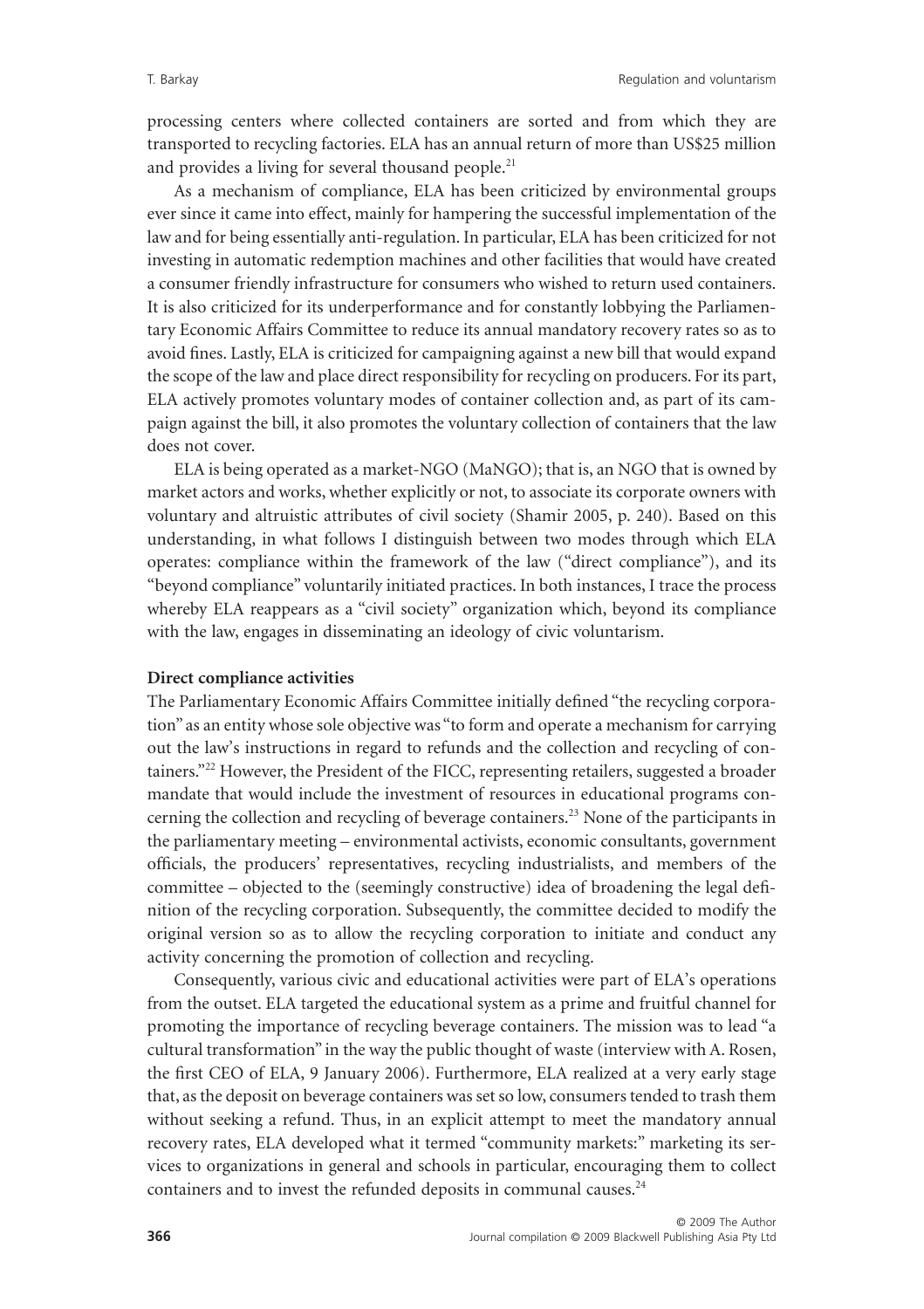The cooperation between ELA and the educational system has become further institutionalized over the years. In 2002 the Ministry of Environmental Protection, the Ministry of Education, and the Society for the Protection of Nature launched the "green school" and "green educational institutes" certification project. The environmental criteria for educational institutes – nurseries, elementary schools and high schools, university campuses, and community centers – that wished to receive the green certification included the disclosure of quantitative data on their collection of bottles under the Deposit Law (Israel Ministry of Environmental Protection 2009). In this sense, the green institute project served as a public marketing channel for ELA's services, the latter being practically the sole mechanism for implementing the Deposit Law. At the same time, it positioned ELA as a key player in a public project that had been run by state agencies.

In 2004 the Ministry of Education published its program for implementing the Governmental Strategic Plan for Sustainable Development within the educational system.25 The program was presented in a bulletin of the Director General of the Ministry of Education under the sub-chapter "Education for Values," which included a relatively extended section dedicated to the Deposit Law. The program specifically encouraged schools to subscribe to ELA's services.<sup>26</sup> Four years later, in September 2008, the Ministry of Education took a step further in implementing the governmental plan by inaugurating the 2008/2009 academic year as a "Green Year"with a special emphasis on recycling. Thus, along with the introduction of a new educational curriculum that focused on the problem of waste, all elementary schools were now required, rather than merely advised, to set up a "recycling corner" and to become registered clients of ELA.<sup>27</sup>

Nowhere do the Ministry of Education's bulletins refer to the beverage producers' ownership of ELA. Instead, ELA is presented as "a corporation authorized by the Minister of the Environmental Protection to implement the Deposit Law." In other words, the legal responsibility of producers is obscured from the public eye while ELA is effectively depicted as a civic entity.

Along the same lines, ELA has launched an educational project that includes an annual bottle collection competition among schools. It supplies schools with educational materials on recycling, and supports a wide range of local recycling projects. ELA also co-launched (with the Association for the Wellbeing of Israel's Soldiers) a public campaign titled "Returning Love in a Bottle," encouraging consumers to donate refunded deposits to "the welfare of IDF soldiers" (ELA 2001).

Thus, since its establishment ELA has succeeded in achieving the objective of penetrating what it termed the "community markets." Concurrently, penetrating community markets reflects ELA's further success in positioning itself as a civic player within the field of environmental education in Israel, while downplaying, if not totally obscuring, its economic model and its ties to commercial players.

#### **Beyond compliance activities**

The Deposit Law, as a result of negotiations and compromises, covered only used containers smaller than 1.5 L. Advocates of the bill therefore treated the law as incomplete and pressed for extending the scope of the law to larger containers as well. At the same time, aware of the limitations created by the establishment of ELA, advocates also sought to revise the law so as to assign direct responsibility to producers and importers. The Ministry of Environmental Protection backed the proposed amendments, but ELA and the producers' lobby strenuously opposed them.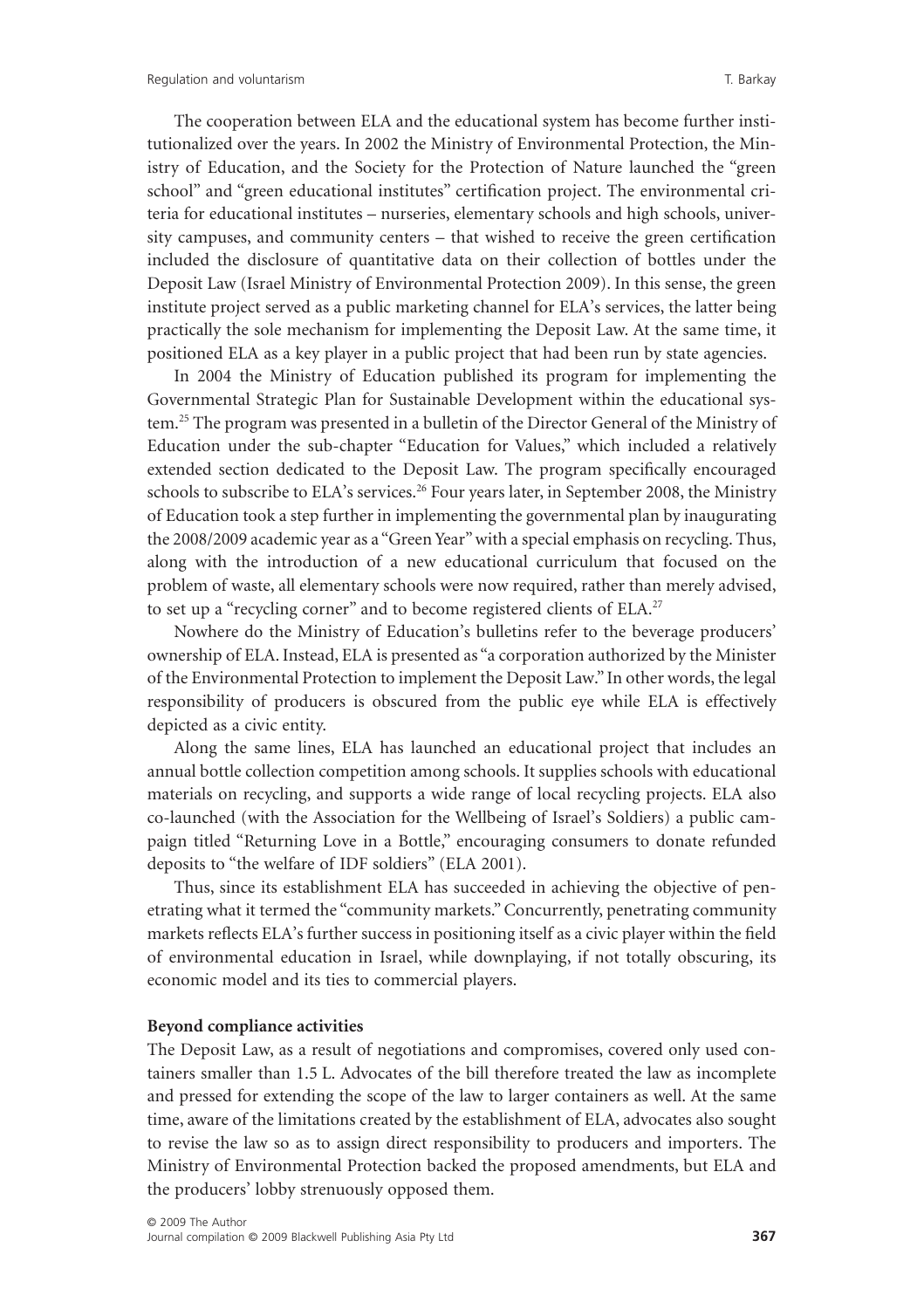Specifically, ELA claimed that, despite the unquestionable importance of recycling, a collection platform should first and foremost be economically efficient. Accordingly, it proposed a thorough examination of the option of separating containers from other types of waste at public landfill transfer stations.<sup>28</sup> While clearly articulating the commercial interests of its owners, ELA nonetheless succeeded in downplaying its relationship to producers, and framed its position as a civic organization solely concerned with improving the environment. Other parties to the deliberations seemed to accept this self-positioning. For example, the Chairman of the parliamentary committee stated that "the recycling corporation is a public corporation [and] not a private entity,"29 implying that ELA represented public interests.

Along with the lobbying of parliament, ELA initiated a range of other activities whose purpose was to discredit the amendments and to further bolster the voluntary collection of large bottles that were not covered by the law. For that purpose, ELA joined forces with Aviv Recycling Ltd (2009), a for-profit corporation producing plastic flakes from used bottles for the packaging, strapping, and fiber industries. Ever since the Deposit Law came into effect, Aviv had purchased used plastic bottles from ELA. However, in order to obtain plastic bottles that were not covered by the law (i.e. 1.5 L and above), Aviv signed contracts with local municipalities according to which the latter paid Aviv for the service of installing street-corner collection facilities. In turn, the public was encouraged to voluntarily place used large bottles in these facilities. Recognizing the "anti-regulatory potential" of Aviv's voluntary collection mechanism, ELA launched a promotional campaign with the explicit objective of alerting the public to the alleged perils of the amendments.

In 2005 ELA together with S. Neaman Institute (an independent public policy research institute) carried out both an economic assessment of the Israeli Deposit Law (Ayalon *et al.* 2005a) and an examination of the implications of expanding the Deposit Law to 1.5 L bottles (Ayalon *et al.* 2005b). The studies found that the Deposit Law in its present form imposed excessive costs on the Israeli economy, whereas its environmental impact was very small. The studies also concluded that the extension of the law to cover 1.5 L containers would cost 70 million NIS annually. Their recommendation, accordingly, was to replace the Deposit Law with a packaging law, by which it would be possible to institute an overall solid waste policy achieving a broader scale recycling with more efficient utilization of resources. Environmental NGOs, for their part, claimed that, while they viewed a packaging law as a good platform in itself, there was no way to understand ELA's promotion of it except as yet another move in its fight against the Deposit Law. However, despite this criticism, ELA did manage to establish itself as a source of authority within the economic–environmental discourse. The fact that ELA succeeded in engaging other civic groups in a dialogue on environmental public policy, coupled with its sponsorship of expert studies, went some way to legitimize ELA's position as a political and professional player within the Israeli regime of environmental governance.

In 2006 ELA signed a treaty with the Union of Local Authorities in Israel (ULAI) for the "Encouragement of Collection and Recycling of Beverage Bottles in Local Authorities." In signing the treaty, ELA committed itself to the national deployment of voluntary collection facilities for bottles that the law did not cover and to the funding of an accompanying promotional campaign. A ULAI press release stated that a national deployment of bottle collection facilities and an effective promotional campaign would pave the way for reaching voluntary recovery rates similar to European rates. It claimed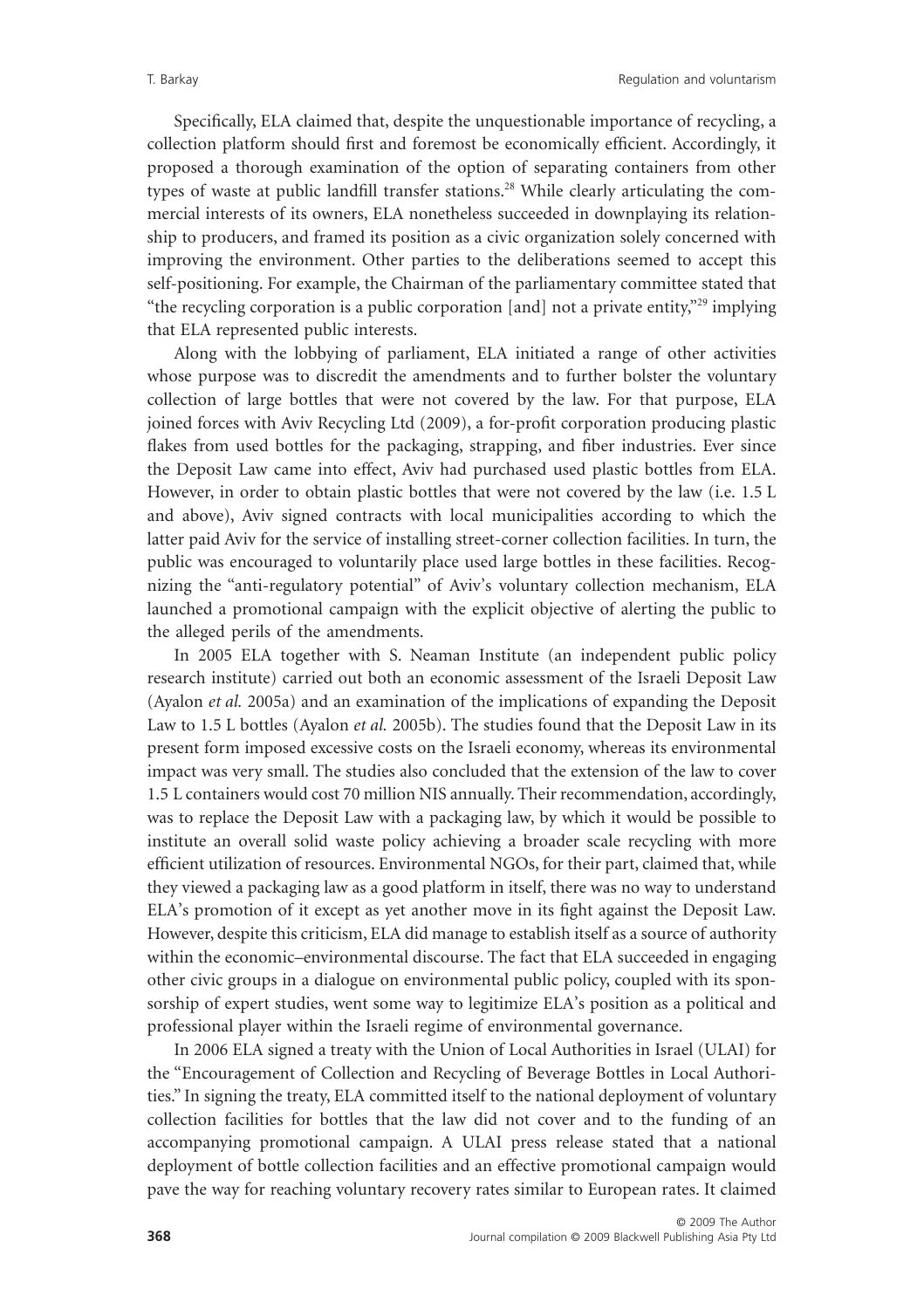that such a project would be the first to engage the public in an environmental activity, representing a breakthrough for the environmental struggle as a whole. The President of ELA was also quoted in the press release, claiming that this joint initiative would prove that it was indeed feasible to reach significant volumes of collected and recycled beverage bottles on a voluntary basis.

In February 2007 the government decided to push the amended legislation further.<sup>30</sup> In response, the President of ELA warned that the amendments would lead to a higher price for beverages, complicate refund mechanisms, and enhance the involvement of organized crime in bottle collection (Rinat 2007). ELA also published paid advertisements, claiming that the new law was anti-educational and anticonsumer in its nature, and in particular that it would serve as a further encouragement to criminal activity.31 Highlighting the link between the deposit bill and organized crime enabled ELA to express social concerns and to promote a voluntary collection platform not only as a more cost-effective option but also as a green and good citizenship practice.<sup>32</sup>

Promoting a voluntary recycling system for large bottles had not been part of the legal mandate of ELA and had not been one of its financial or operative goals. Thus, by dispensing funds and expending considerable effort to achieve such a goal, ELA altered its own constitutive legal mandate. Furthermore, its activities beyond the framework of the law allowed ELA to transform itself from a mere operational mechanism into an expert environmental authority on the one hand and an interested economic player on the other. Finally, these two new aspects of the positioning of ELA also account for its substantive agenda, namely, an anti-regulatory stance on the one hand and the promotion of recycling policy based on voluntarism on the other.

## **Discussion: Governancing in the age of regulatory capitalism**

The analysis of the Deposit Law, at both the legislative and the implementation stages, demonstrates the complexity of understanding and assessing the social implications of the new governance regime. From the outset, the regulated (i.e. the beverage producers and importers) took an active part in shaping the scope of the law and its compliance mechanisms. The overall strategy of industry consisted of two elements: one, it tried to block state regulation or at least to limit its scope and application; and two, it launched campaigns that were designed to shape public policy along the lines of self-regulation, voluntarism, and individual responsibility. Such a strategy has been identified in other contexts of the new governance framework, where the question of "corporate social responsibility" had been debated among advocates of binding regulation and promoters of voluntary self-regulation (Shamir 2004; Rowe 2005).

A crucial move in this dual strategy had been the establishment – sanctioned by law as an element of compliance – of a privately owned non-profit recycling cooperation. The creation of a new responsibilized actor made it possible to delegate the operative and financial legal responsibilities for implementing the law from industry to a new type of authority, namely, a hybrid entity fusing commercial principles of operation with civic–environmental ones, transcending the public–private divide. However, the bottom-up consideration of governancing presented in this article suggests that the multi-stakeholder process associated with the new governance regime – one which brings together commercial players, civic organizations, and state agencies, and moreover, one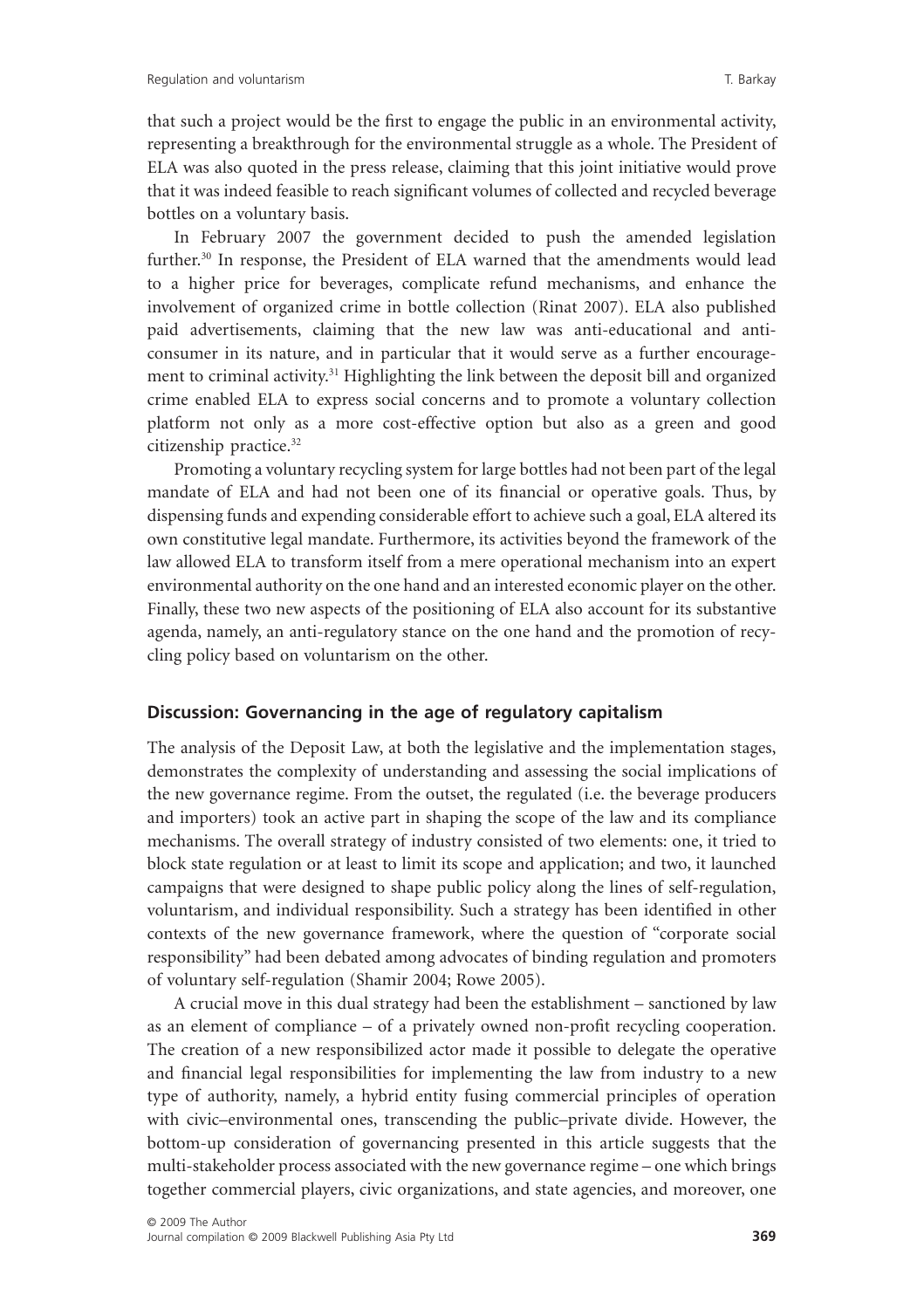which often breeds new types of authority (Hall & Biersteker 2002) – does not necessarily produce a more democratic and equal regulatory process and outcome.

At least in structuring the regime of environmental governance discussed in this study, the creation of a new institutional entity invested with authority to implement the law has not only distorted the original intention of legislators but has also allowed industry to further its interests through a "civic voice." That is, the recycling corporation being operated as a MaNGO has enabled industry to resist regulation and to narrow the scope of compliance while perfecting a voluntary regime whereby responsibility for "compliance" is consistently pushed "downwards" to the level of the individual consumer. The career and the outcome of this governancing case seem to corroborate the understanding of regulatory capitalism as deployed through two mutually constitutive governing techniques: decentralization of regulation and responsibilization (Parker & Nielsen 2009). In other words, the case indicates the shift from the state as the focal site of regulation toward plural regulatory networks and authorities, and reflects the delegation of responsibilities for realizing and implementing public policies.

Indeed, the career of the Israeli Deposit Law is a story of accelerating responsibilization (Shamir 2008). At first, the regulation aimed to shift responsibility for recycling from public authorities to industry. In the next phase, industry succeeded in delegating much of its responsibility for complying with the law to the newly established recycling corporation. From then on, the recycling corporation – reframing its duties of implementation – activated and deployed an ideology of voluntarism whereby ultimate responsibility for recycling came to rest with the public at large. In this respect, this study of governancing also demonstrated that responsibilization is a crucial technique of the new governance regime. This technique, however virtuous and in line with the aspirations of new governance arrangements it may be, also raises grave questions concerning the ability of organized commercial interests to use it to shape regulatory frameworks in ways that may undermine business's own responsibility for the public good.

# **Acknowledgments**

The author is indebted to Ronen Shamir for his invaluable support and insightful comments. Thanks also go to the anonymous reviewers and editors of *Regulation & Governance* for helping to improve this article.

## **Notes**

- 1 The Parliamentary Economic Affairs Committee was assigned to prepare the deposit bill for readings at the parliament plenum.
- 2 Soda-Club Group markets carbonation systems as environmental friendly substitutes for beverage containers. Thus, it seems that Soda-Club's campaign for a bill that highlights the harmful environmental effects of disposable beverage containers has been motivated not only by environmental concerns but also by commercial interests (interview with E. Ben-Yamini, Director of the "Green Course" [a member NGO at the Deposit Law Forum], 26 April 2006).
- 3 Similar to the strategies activated by American environmental groups, the forum decided to focus its pressures on Coca-Cola "as they are the richest and the most significant player within the beverage industry" (interview with D. Firer, Deputy Executive Director of Soda-Club Group, 7 May 2006). In particular, it used public shaming practices targeting the local bottler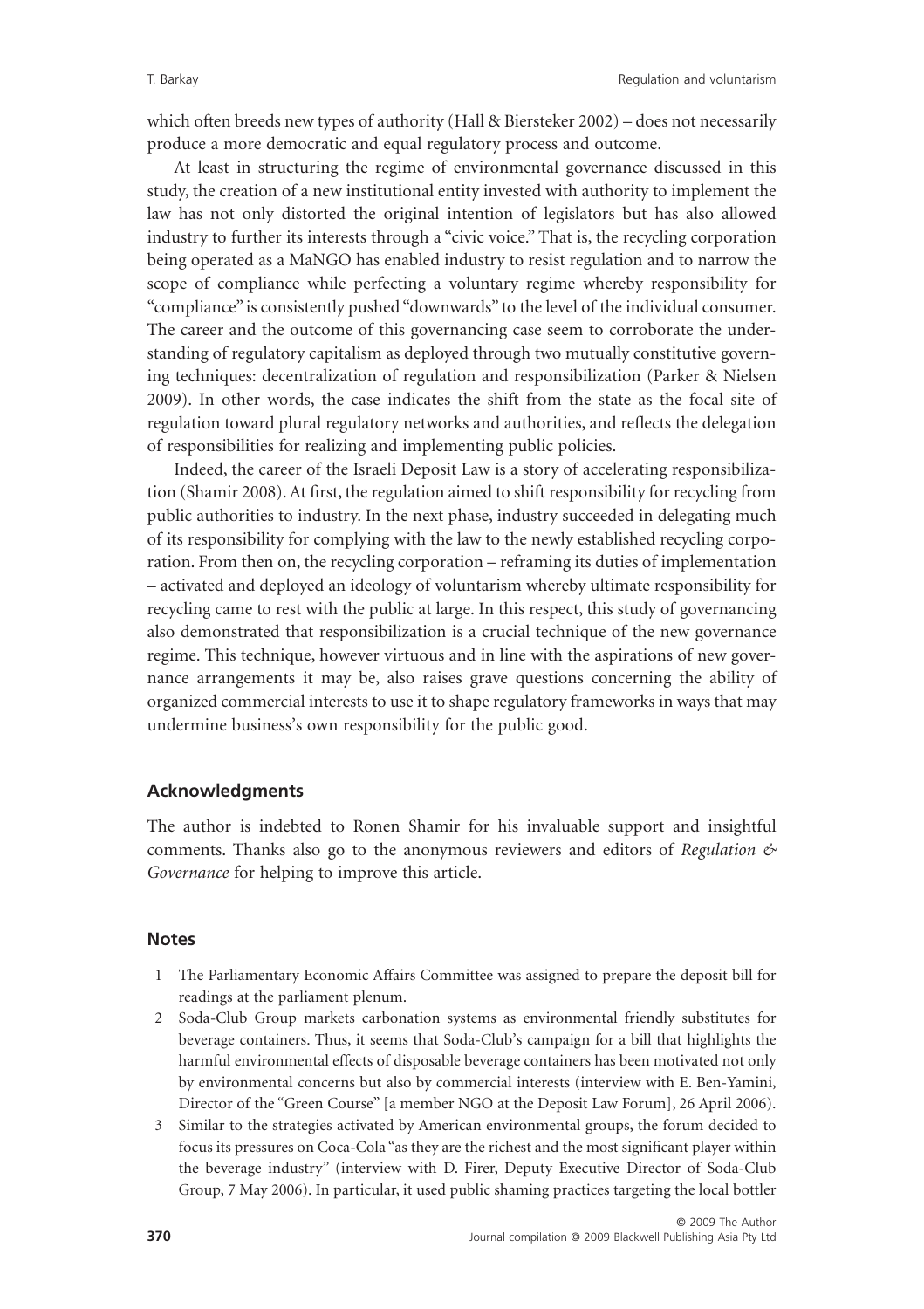as well as raising the issue with the corporate headquarters in Atlanta, hoping to influence the policy of the local bottler.

- 4 Taking the position that priority should be given to an overall Packaging Law, the Ministry of the Environment initially refrained from supporting the law. Nevertheless, in 2000 the Ministry joined the supporters of the law in advocating its passage.
- 5 For example, preliminary negotiations led to the exemption of milk and other dairy products and of paper and cardboard containers, and to application only to containers larger than 100 mL and smaller than 1.5 L. I discuss the proposed amendment of 2003 to expand the coverage of the law to 1.5 L containers in the second part of the paper.
- 6 The British regulation stipulates a shared responsibility for recovering packaging waste across the whole supply chain. Accordingly, those nearer to the final user, that is, retailers, assume a greater share (followed by a lesser share by packers) than the packaging manufacturers, and lastly raw material producers (Fernie & Hart 2001). On the shortcomings of the British producer responsibility model in comparison with other European regulative systems, see European Environment Agency (2005).
- 7 These suggestions were raised in letters sent to the Chair of the Parliamentary Economic Affairs Committee from the MAI's Managing Director (15 February 1998), and from the Director of MAI's recycling committee (26 October 1998). It should be noted that the Deposit Law set forth three principal objectives: (i) to improve cleanliness and reduce litter; (ii) to reduce waste quantities and landfill volumes; and (iii) to encourage recycling and reuse of beverage containers. Thus, while the aforementioned campaign addressed the objective of the cleanliness of the public domain, it played down the issue of recycling of beverage containers.
- 8 The latter was presented in the Parliamentary Economic Affairs Committee by MPs from Shas (the Sephardic-Ultra-Orthodox party), which argued that the deposit is practically a tax. Thus, if large containers were to be included in the law it would inflict too heavy a burden on large families (Minutes of the Parliamentary Economic Affairs Committee, no. 62, 12 January 2000: http://www.knesset.gov.il/protocols/data/html/kalkala/2000-01-12.html [last accessed 5 November 2009]). However, this limitation was perceived by the forum and in the public discourse as a direct outcome of the producers' lobbying.
- 9 As the government postponed the inception of the law until January 2001, to allow the completion of all the required preparations for a successful implementation of the law, the Economic Affairs Committee continued to consider models of implementation of the law.
- 10 "I'm enchanted by this idea. . . There's no better model than one which all main parties are willing to cooperate with rather than forced to do so by law" (MP A. Poraz, Chair of the Committee of Economic Affairs, in Minutes of the Parliamentary Economic Affairs Committee, no. 62, 12 January 2000: http://www.knesset.gov.il/protocols/data/html/kalkala/2000-01- 12.html [last accessed 5 November 2009], in Hebrew).
- 11 In particular, efforts were made to guarantee that the recycling corporation would be given a statutory exemption, thus avoiding its treatment by The Israel Antitrust Authority as a monopoly (Minutes of the Parliamentary Economic Affairs Committee, no. 93, 13 March 2000: http://www.knesset.gov.il/protocols/data/html/kalkala/2000-03-13-01.html [last accessed 5 November 2009], in Hebrew).
- 12 In 1991, following the Act on Certain Beverage Containers, the Swedish deposit system was expanded to include polyethylene terephthalate (PET) bottles; and from 2006, a new ordinance included all cans of metal (steel and aluminum) and plastic. Also, during the 1990s, the deposits became mandatory after all. However, the mandatory system applies only to aluminum cans and PET bottles, whereas glass bottles are still collected under a voluntary system.
- 13 The Swedish recycling policy has been developed further. In 1997 the Ordinance on Producers' Responsibility for Packaging was enacted, serving as a broad framework for the former beverage container recycling acts. Under the new ordinance, producers were responsible for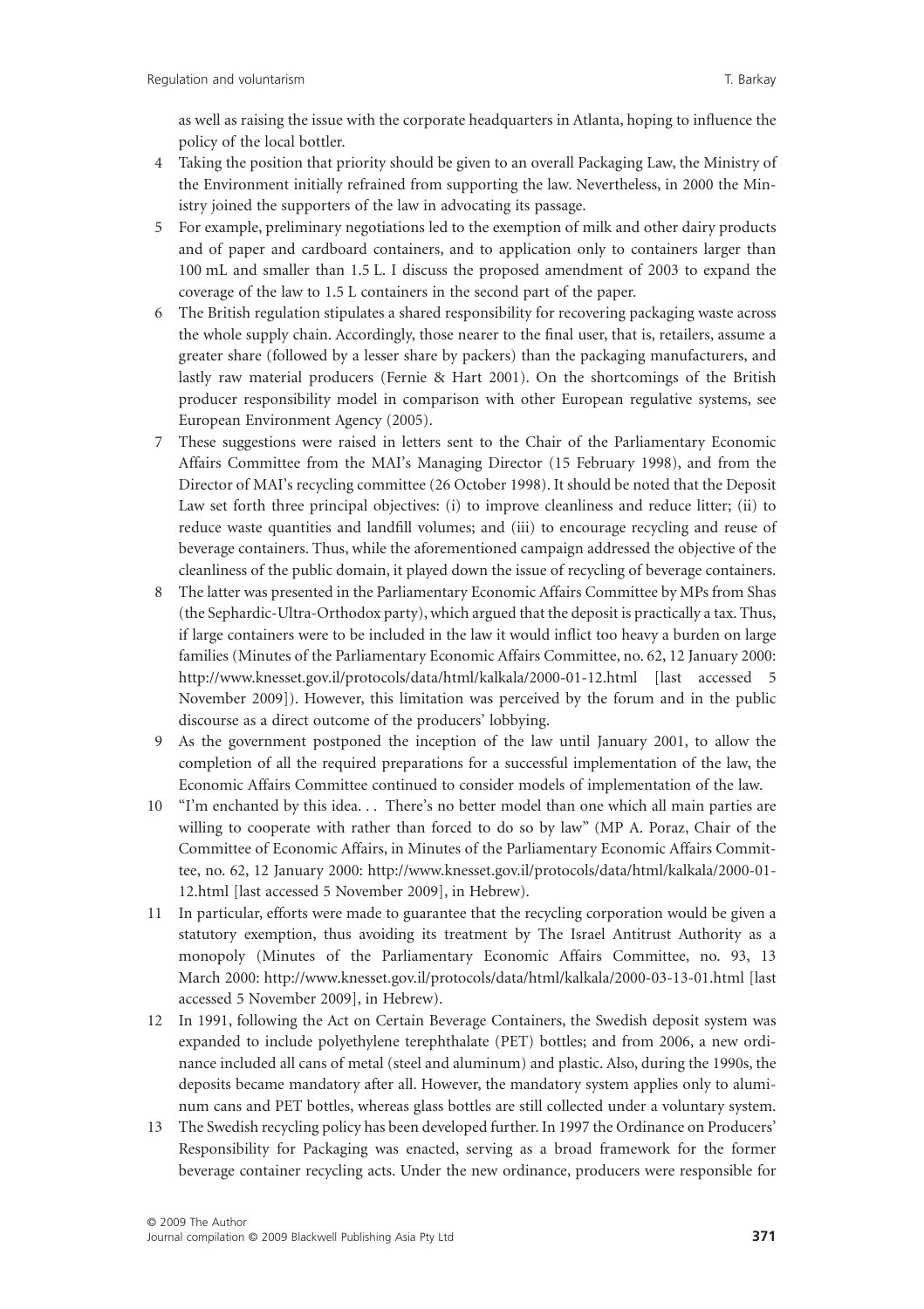ensuring that packages are recoverable; providing suitable collection systems; and reporting performance in regard to the mandatory container recovery rates to the Swedish Environmental Protection Agency (SEPA). It was only when this ordinance came into force that collection and recycling companies were regulated by SEPA, mainly to ensure fair competition (Hage 2007).

- 14 As beverage producers are not obliged by law to form a recycling corporation. Thus, nonunionized beverage producers retain the responsibility to meet the mandatory container recovery rates (see Note 16).
- 15 In comparison, the Swedish mandatory recovery rate stands at 90%.
- 16 As the formation of a recycling corporation is a legal option rather than an obligation, the law refers also to the category of beverage producers and importers who are not unionized within the recycling corporation. The latter's obligations are to receive empty containers, to refund consumers, to transfer the difference between the paid deposits and the refunds to The Maintenance of Cleanliness Fund, and to recycle at least 90% of the containers returned to them. Thus, while unionized beverage producers and importers are exempt from the active obligation to meet mandatory recovery rates (which the Deposit Law stipulates to be the obligation of the recycling corporation), non-unionized producers and importers have a passive obligation to receive empty containers and refund consumers.
- 17 In the case of non-unionized producers and importers, the difference between deposits and refunds should be transferred to The Maintenance of Cleanliness Fund.
- 18 A similar point was made by the Israel State Comptroller and Ombudsman (2007). It should be noted that the State Comptroller's mandate does not cover examinations of privately owned bodies such as the recycling corporation. Thus, in examining the recycling corporation it did not consider its efficiency and mode of operation, but focused on the extent to which the objectives of the law were achieved (Minutes of the Parliamentary State Control Committee, no. 233, 16 July 2008: http://www.knesset.gov.il/protocols/data/html/bikoret/2008-07-16- 01.html [last accessed 5 November 2009]).
- 19 The main change was the addition of Clause 8 to the law, setting forth the opportunity for beverage producers, importers, and retailers to form a joint non-profit recycling corporation.
- 20 ELA was jointly established by the major beverage producers and retailers in Israel. Yet in 2003 the retailers resigned from ELA. Therefore, I refer to the beverage producers as ELA's owners.
- 21 Terminology and data in this paragraph are based on ELA's website. However, as ELA's annual return is not reported in the website, it is calculated on the basis of its reports on actual annual quantities of container collection.
- 22 Minutes of the Parliamentary Economic Affairs Committee, no. 102, 20 March 2000: http://www.knesset.gov.il/protocols/data/html/kalkala/2000-03-20-02.html [last accessed 5 November 2009], in Hebrew.
- 23 Minutes of the Parliamentary Economic Affairs Committee, no. 102, 20 March 2000: http://www.knesset.gov.il/protocols/data/html/kalkala/2000-03-20-02.html [last accessed 5 November 2009], in Hebrew.
- 24 In its first year of operation ELA managed to recruit 800 elementary schools and a couple of hundred nursery schools as registered clients (interview with A. Rosen, the first CEO of ELA, 9 January 2006).
- 25 The governmental strategic plan for sustainable development was a follow-up to the World Summit on Sustainable Development held in Johannesburg in August–September 2002, and was published as a governmental decision in May 2003. See decision no. 246, Ministry of Environmental Protection, 14 May 2003: http://www.sviva.gov.il/Enviroment/bin/ en.jsp?enPage=BlankPage&enDisplay=view&enDispWhat=object&enDispWho=News% 5El1487&enZone=gov\_decisions&enVersion=0&') [last accessed 5 November 2009], in Hebrew.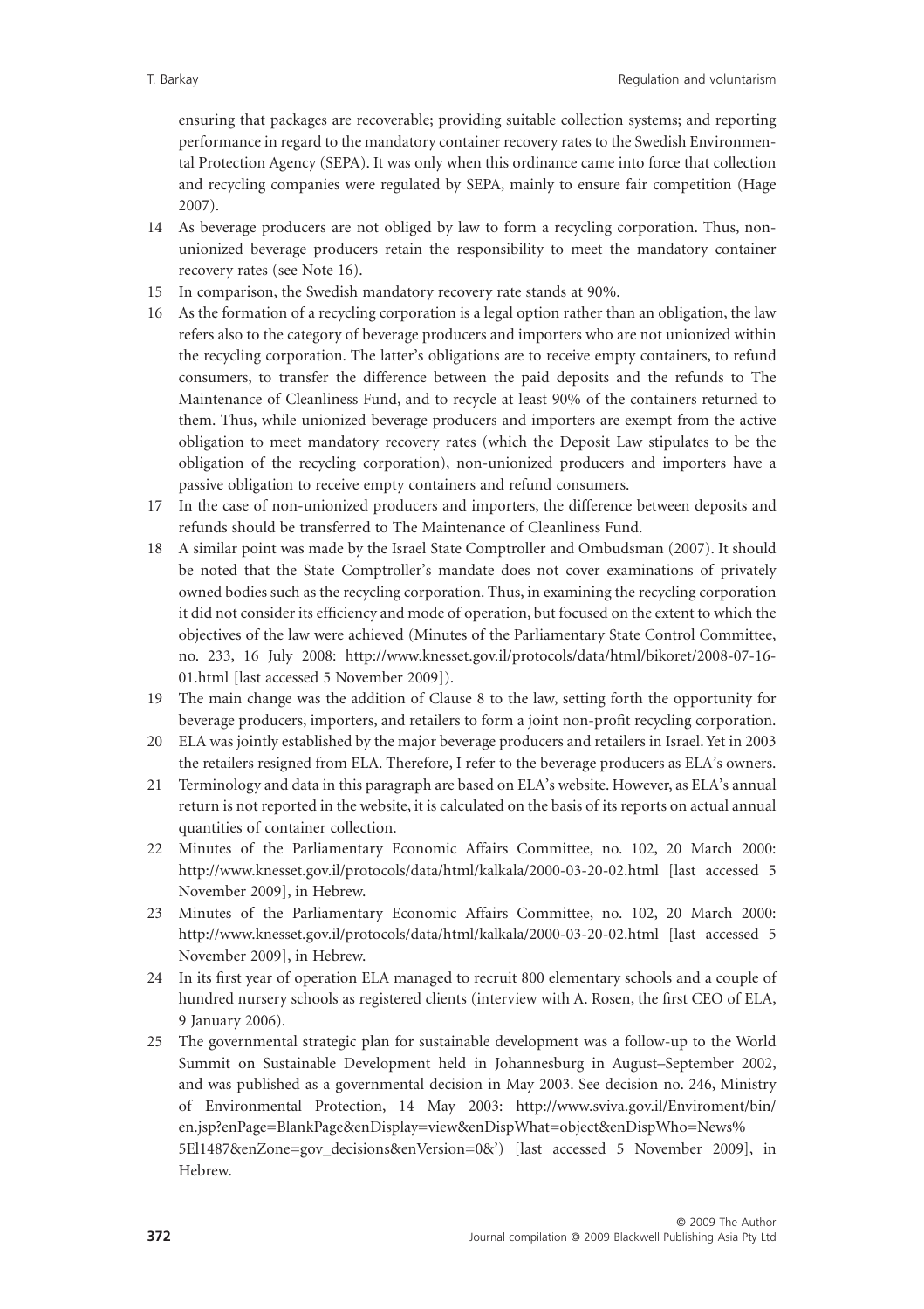- 26 Bulletin of the Director General, Ministry of Education (Jerusalem), no. 5(b); 1 January 2004: http://cms.education.gov.il/EducationCMS/applications/mankal/arc//sd5bk9-4\_5.htm (in Hebrew).
- 27 Ministry of Education (2008) [last accessed 5 November 2009] Available from URL: http:// meyda.education.gov.il/files/owl/hebrew/SanaYeruka.doc (in Hebrew).
- 28 Minutes of the Parliament Economic Affairs Committee, no. 39, 14 July 2003: http://www.knesset.gov.il/protocols/data/html/kalkala/2003-07-14-01.html [last accessed 5 November 2009].
- 29 Minutes of the Parliament Economic Affairs Committee, no. 39, 14 July 2003: http://www.knesset.gov.il/protocols/data/html/kalkala/2003-07-14-01.html [last accessed 5 November 2009].
- 30 It should be noted that in order for these amendments to come into force the aforementioned governmental decision should be further approved by the Parliament in second and third readings.
- 31 Over the years the Deposit Law has often been criticized for contributing to the rise of crime rates in Israel by allowing organized crime to take over the bottle collection market. Environmental groups, for their part, argue that these claims have been spread and exaggerated by ELA and the oppositional lobby in general. Yet they also argue that placing the responsibility for recycling directly on the producers would remedy this specific situation (Israel Union for Environmental Defense 2009).
- 32 The connection between collection practices and issues of crime and poverty is beyond the scope of this study. In general, the social consequences of deposit systems were examined in a series of environmental–economic studies looking at the effects of American state bottle laws on labor markets (Ashenmiller 2006, 2008, 2009). Some ethnographic works looked at the lives of homeless and low income people, describing bottle collection as an essential source of income (Hill & Stamey 1990; Gowan 1997). One particular ethnographic work framed bottle collectors as a new social phenomenon directly emerging from beverage container deposit legislation (Kryger Olsen & Hanson 2007).

## **References**

Arie Y (1998) The Deposit Law is not a Magic Medicine. *Globe*, 3 December (in Hebrew).

- Ashenmiller B (2006) The Effect of Income on Recycling Behavior in the Presence of a Bottle Law: New Empirical Results. Working Paper, Occidental College Department of Economics. [Last accessed 12 Mar 2009.] Available from URL: http://faculty.oxy.edu/bevin/ IncomeandRecycling.pdf.
- Ashenmiller, B (forthcoming) Externalities from Recycling Laws: Evidence from Crime Rates. *American Law and Economics Review*.
- Ashenmiller B (2009) Cash Recycling, Waste Disposal Costs, and the Incomes of the Working Poor: Evidence from California. *Land Economics* 85(3), 539–551.
- Aviv Recycling Ltd (2009) [Last accessed 12 Mar 2009.] Available from URL: http:// www.avivplastic.co.il/en/.
- Ayalon O, Shechter M, Rosenthal G, Yehoshua N, Sirman L (2005a) *Economic Assessment of Current Deposit Law and Suggested Packaging Law in Israel*. S. Neaman Institute and ELA, Haifa. (In Hebrew.)
- Ayalon O, Shechter M, Rosenthal G, Yehoshua N (2005b) *Implications of Expanding the Deposit Law to 1.5 Liter Bottles*. S. Neaman Institute and ELA, Haifa. (In Hebrew.)
- Braithwaite J (2008) *Regulatory Capitalism*. Edward Elgar, Cheltenham.
- ELA (2001) [Last accessed 12 Mar 2009.] Available from URL: http://80.74.99.205/.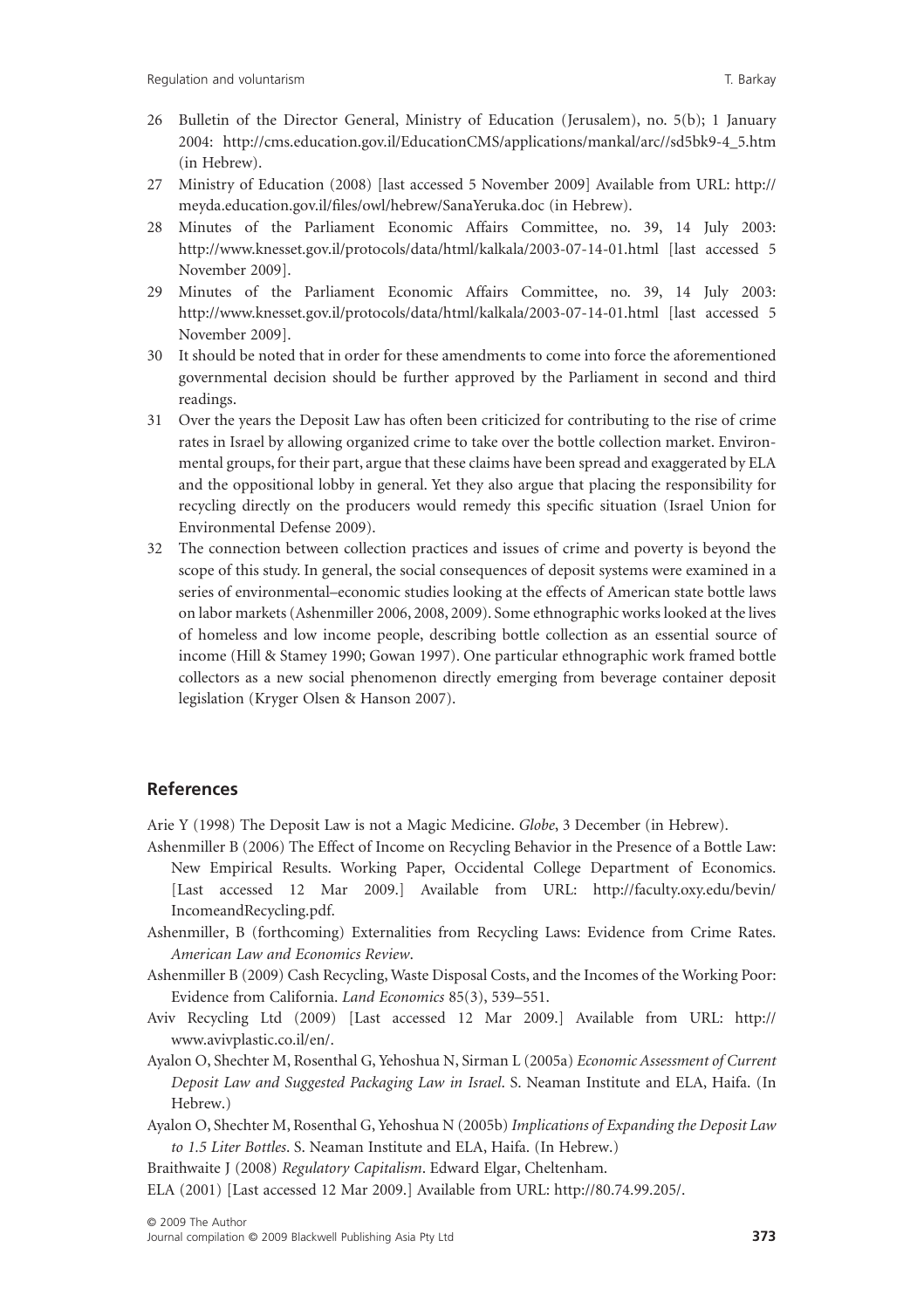- European Environment Agency (2005) *Effectiveness of Packaging Waste Management Systems in Selected Countries: An EEA Pilot Study*. Office for Official Publications of the European Communities, Luxembourg. [Last accessed 12 Mar 2009.] Available from URL: http://www.repak.ie/ files/FINAL-3\_05-Packaging\_waste\_WEB.pdf.
- Fernie J, Hart C (2001) UK Packaging Waste Legislation: Implications for Food Retailers. *British Food Journal* 103, 187–197.
- Gowan T (1997) American Untouchables: Homeless Scavengers in San Francisco's Underground Economy. *The International Journal of Sociology and Public Policy* 17, 159– 190.
- Hage O (2007) The Swedish Producer Responsibility for Paper Packaging: An Effective Waste Management Policy? *Resources, Conservation and Recycling* 51, 314–344.
- Hall RB, Biersteker JT (eds) (2002) *The Emergence of Private Authority in Global Governance*. Cambridge University Press, Cambridge.
- Hill RP, Stamey M (1990) The Homeless in America: An Examination of Possessions and Consumption Behaviors. *The Journal of Consumer Research* 17, 303–321.
- Israel Ministry of Environmental Protection (2009) [Last accessed 12 Mar 2009.] Available from URL: http://www.sviva.gov.il/Enviroment/bin/en.jsp?enPage=e\_homePage&enDisplay=view& enDispWhat=Zone&.
- Israel State Comptroller and Ombudsman (2007) Annual Report 58b. [Last accessed 12 Mar 2009.] Available from URL: http://www.mevaker.gov.il/serve/contentTree.asp?bookid=514& id=57&contentid=&parentcid=undefined&sw=1024&hw=698. (In Hebrew.)
- Israel Union for Environmental Defense (2009) [Last accessed 12 Mar 2009.] Available from URL: http://www.adamteva.org.il/?CategoryID=388.
- Jessop B (2007) *State Power. A Strategic Relational Approach*. Polity Press, Cambridge.
- Jordana J, Levi-Faur D (eds) (2004) *The Politics of Regulation in the Age of Governance*. Edward Elgar, Cheltenham.
- Kryger Olsen L, Hanson L (2007) Bottle Collectors: An "Invisible Minority" in Kongens Have? *Humanity in Action* [Last accessed 12 Mar 2009.] Available from URL: http:// www.humanityinaction.org/index.php?option=content&task=view&id=625#Danish\_Pr.
- Levi-Faur D (2005) The Global Diffusion of Regulatory Capitalism. *The Annals of the American Academy of Political and Social Science* 598, 12–32.
- Lifset R (1993) Take It Back: Extended Producer Responsibility as a Form of Incentive Based Environmental Policy. *The Journal of Resource Management and Technology* 21, 163–175.
- Lobel O (2004) The Renew Deal: The Fall of Regulation and the Rise of Governance in Contemporary Legal Thought. *Minnesota Law Review* 89, 342.
- Ministry of Education (2008) [Last accessed 5 November 2009.] Available from URL: http:// meyda.education.gov.il/files/owl/hebrew/SanaYeruka.doc. (In Hebrew.)
- Ministry of Environmental Protection (2003) [Last accessed 5 November 2009.] Available from URL: http://www.sviva.gov.il/Enviroment/bin/en.jsp?enPage=BlankPage&enDisplay=view& enDispWhat=object&enDispWho=News%5El1487&enZone=gov\_decisions&enVersion=0&'). (In Hebrew.)
- Parker C, Nielsen V (2009) The Challenge of Empirical Research on Business Compliance in Regulatory Capitalism. *Annual Review of Law and Social Sciences* 5, 45–70.
- Parliamentary Economic Affairs Committee (2000) [Last accessed 12 Mar 2009.] Available from URL: http://portal.knesset.gov.il/com3kalkala/he-il.
- Parliamentary State Control Committee (2008) [Last accessed 12 Mar 2009.] Available from URL: http://portal.knesset.gov.il/com10bikoret/he-il.
- Pierre J (2000) Introduction: Understanding Governance. In: Pierre J (ed.) *Debating Governance: Authority, Steering and Democracy*, pp. 1–10. Oxford University Press, Oxford.